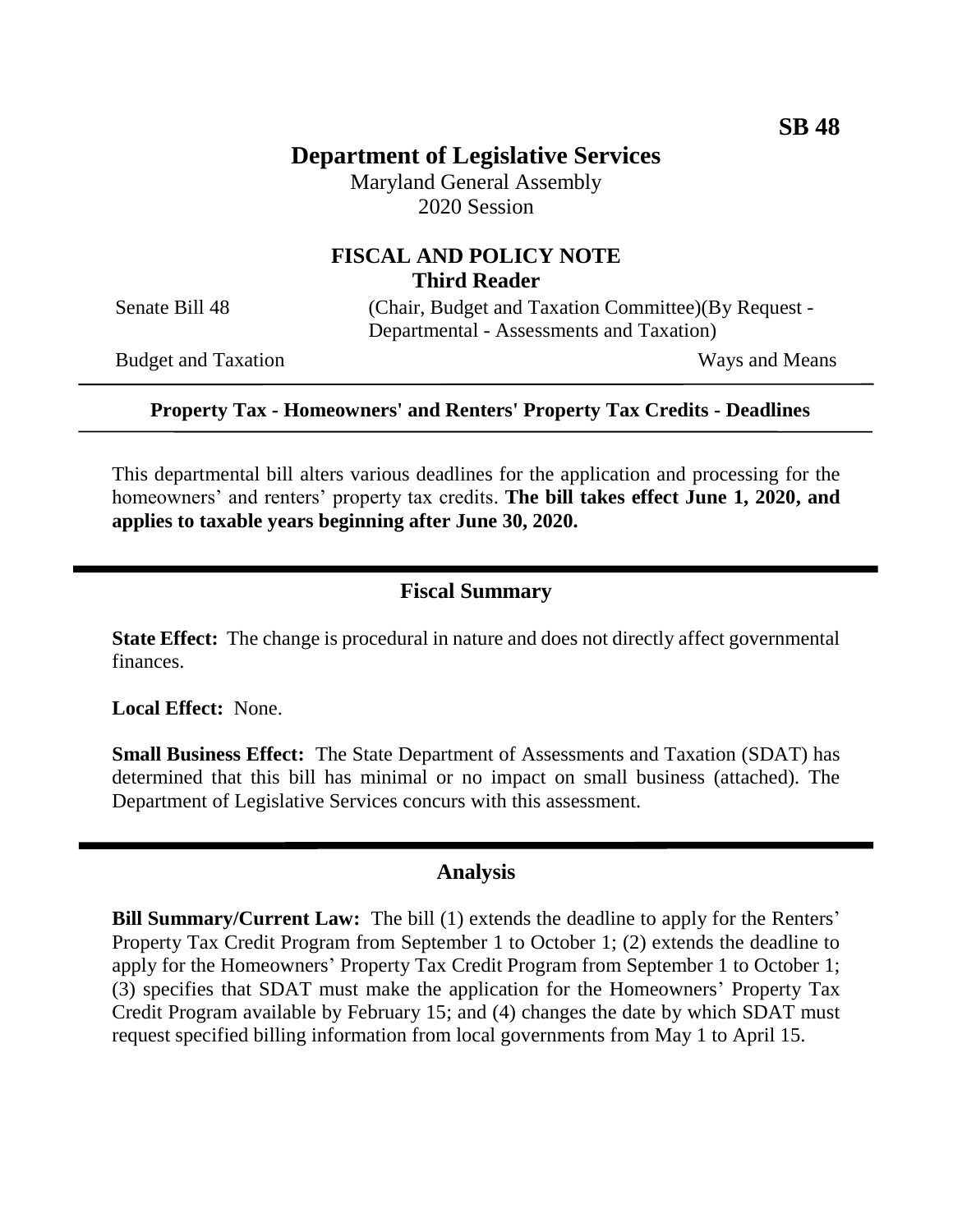**Background:** The Homeowners' Property Tax Credit Program (Circuit Breaker) is a State-funded program (*i.e.*, the State reimburses local governments) providing credits against State and local real property taxation for homeowners who qualify based on a sliding scale of property tax liability and income. The fiscal 2020 State budget included \$66.5 million in funding for the program. Approximately 52,800 homeowners are expected to benefit from the program in fiscal 2020.

The Renters' Property Tax Credit Program provides financial assistance for elderly, disabled, and certain low-income renters from the cost attributable to State and local real property taxes. The concept behind the program is that renters indirectly pay property taxes as part of their rent and, thus, should have some protection, as do homeowners. The program makes payments directly to eligible renters to provide relief for the "assumed property tax" that renters indirectly pay as part of their rent. Approximately 9,900 individuals are expected to benefit from the program in fiscal 2020, at an estimated State cost of \$4.4 million.

The bill is intended to make the submission and processing of applications for the Homeowners' Property Tax Credit and Renters' Property Tax Credit programs easier for both SDAT and program applicants.

Currently, SDAT must process all homeowners' applications received by May 1 so that they can be included on the counties' July 1 tax bills. As a result, SDAT must process all applications and be ready to transmit to local governments as soon as May 28 for some counties. SDAT reports that moving this deadline from May 1 to April 15 would provide the department two additional weeks so as to ensure that all of these applications are processed accurately and on time.

Current law requires applicants to submit their annual homeowners' and renters' property tax credit applications by September 1, but allows SDAT to accept applications through October 31 for "good cause." The bill moves the initial deadline to October 1, which will allow for additional time for individuals to submit applications.

## **Additional Information**

**Prior Introductions:** None.

**Designated Cross File:** None.

**Information Source(s):** Maryland Association of Counties (MACo); the State Department of Assessments and Taxation; Department of Legislative Services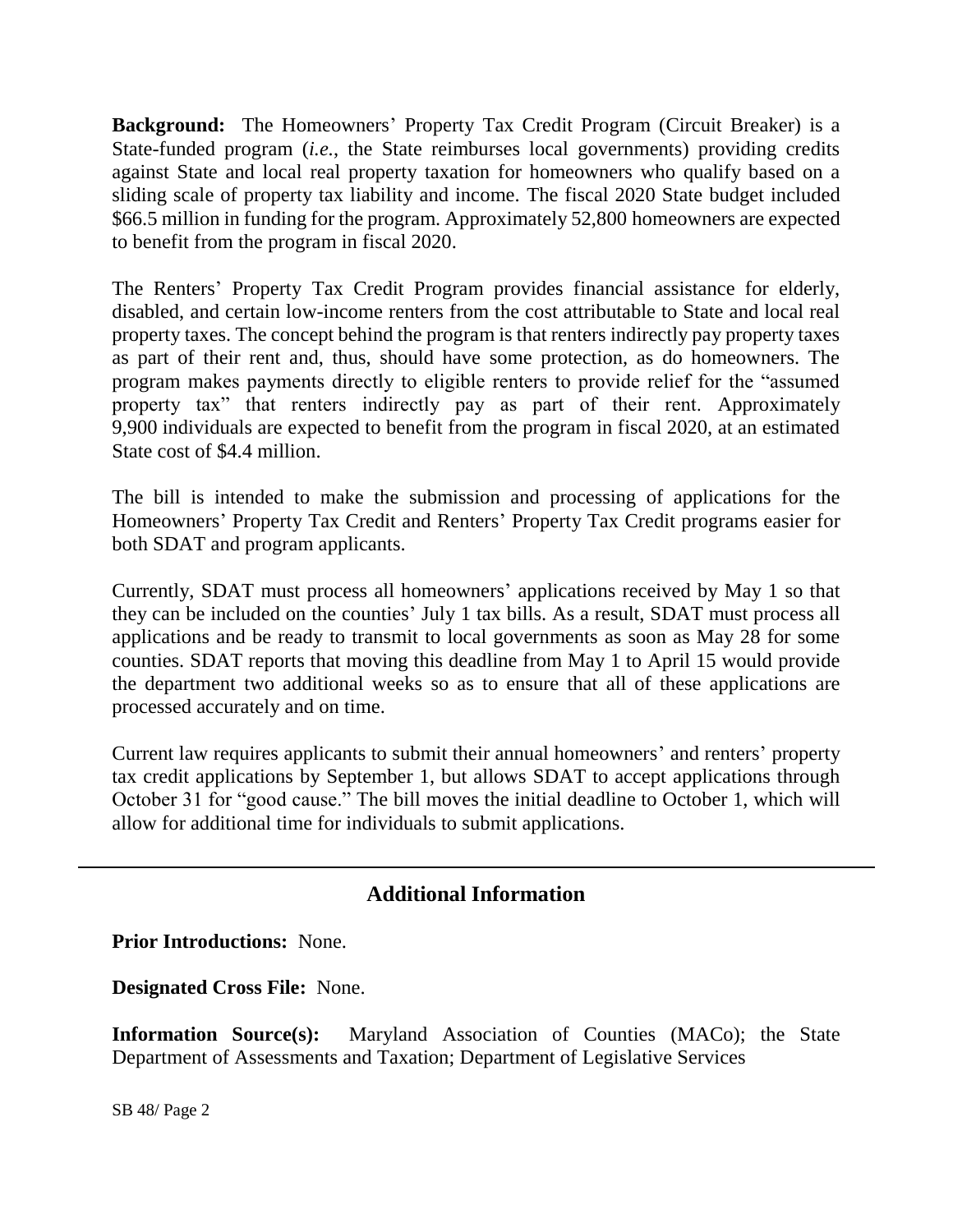| <b>Fiscal Note History:</b> |
|-----------------------------|
| af/hlb                      |

First Reader - January 8, 2020 Third Reader - January 23, 2020

Analysis by: Michael Sanelli Direct Inquiries to:

(410) 946-5510 (301) 970-5510